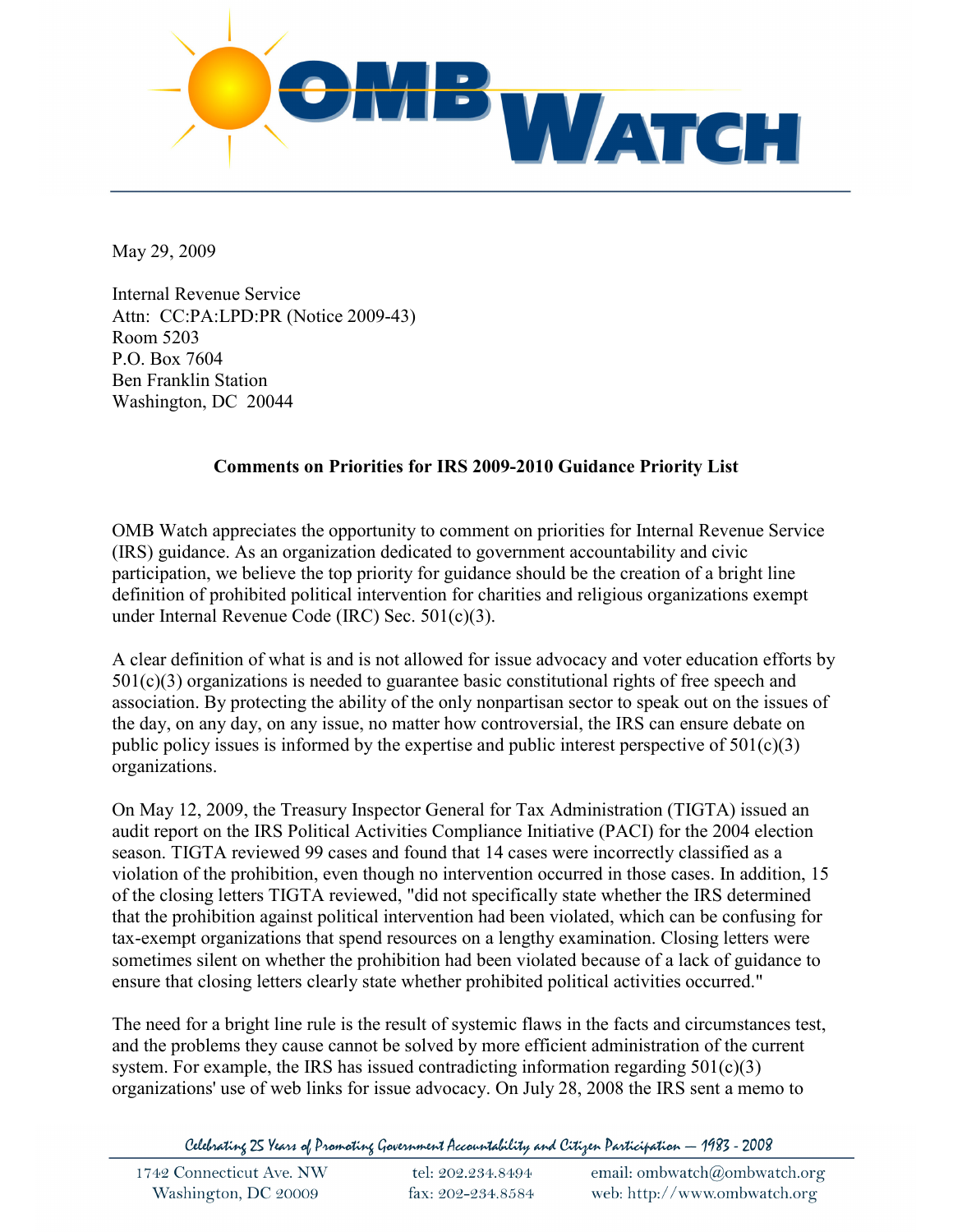revenue agents that indicate that web links may be considered prohibited intervention in elections, depending on their context, the number of clicks between a site and a partisan message on the linked site, and whether an organization has a position on an issue and links to candidates' positions. However, Rev. Rul. 2007-41 and Rev. Rul. 2004-6 imply the opposite, that an organization's track record of ongoing advocacy on an issue is a factor that demonstrates genuine issue advocacy.

TIGTA released an audit report on June 18, 2008 that found IRS employees have an inconsistent understanding of prohibited political intervention. Without any additional clarity from the IRS, some groups are willing to deliberately violate the law, while the IRS maintains a passive response that lacks a clear statement whether inappropriate political activities even occurred. Unfortunately, other groups feel more comfortable vacating their issue advocacy prior to an election rather than inadvertently violating the law. It is necessary to remove the chilling effect of the current vague facts and circumstances test so that  $501(c)(3)$  organizations can become fully engaged in activities that support election reform and the goals of the Help America Vote Act. If IRS employees do not understand the difference between permissible and impermissible activities, nonprofit organizations certainly can not be expected to understand the overly vague standard of when partisan activity has occurred. The IRS should develop a bright line rule to encourage an improved and accountable enforcement process. A bright line will both reduce controversy and help to clarify an ambiguous area of tax law.

The facts and circumstances test and lack of clear definitions threaten First Amendment rights of  $501(c)(3)$  organizations. Enforcement of such a vague standard may constitute an unconstitutional prior restraint on speech. In *Anderson v. Celebreeze*,<sup>[1](#page-1-0)</sup> the Supreme Court said restraints on speech and association that are based on a legitimate government interest must be the least burdensome approach available. Bright line guidance defining prohibited intervention is the least burdensome approach, since the facts and circumstances test inevitably forces charities and religious organizations to make their best guess on how the IRS may view their activities.

The Supreme Court has provided overarching standards in *FEC v. Wisconsin Right to Life*<sup>[2](#page-1-1)</sup> that the IRS can draw on. These are communications that:

- focus on a legislative issue, take a position on it and urge an officeholder to support the position.
- call on the public to support a legislative position and contact an officeholder to urge them to do so
- make no reference to "election, candidacy, political party, or challenger" and
- do not take a position on a candidate's character, qualifications or fitness for office.

We offer suggestions developed by attorney Gregory Colvin of Adler and Colvin in San Francisco. It lays out a framework for distinguishing genuine issue advocacy from partisan political intervention that should be adopted as the basis for drafting bright line guidance. A copy of those suggestions is attached as Appendix I.

<span id="page-1-0"></span> $1\,460$  U.S. 780 (1983)

<span id="page-1-1"></span> $^{2}$  127 S. Ct. 2652 (2007)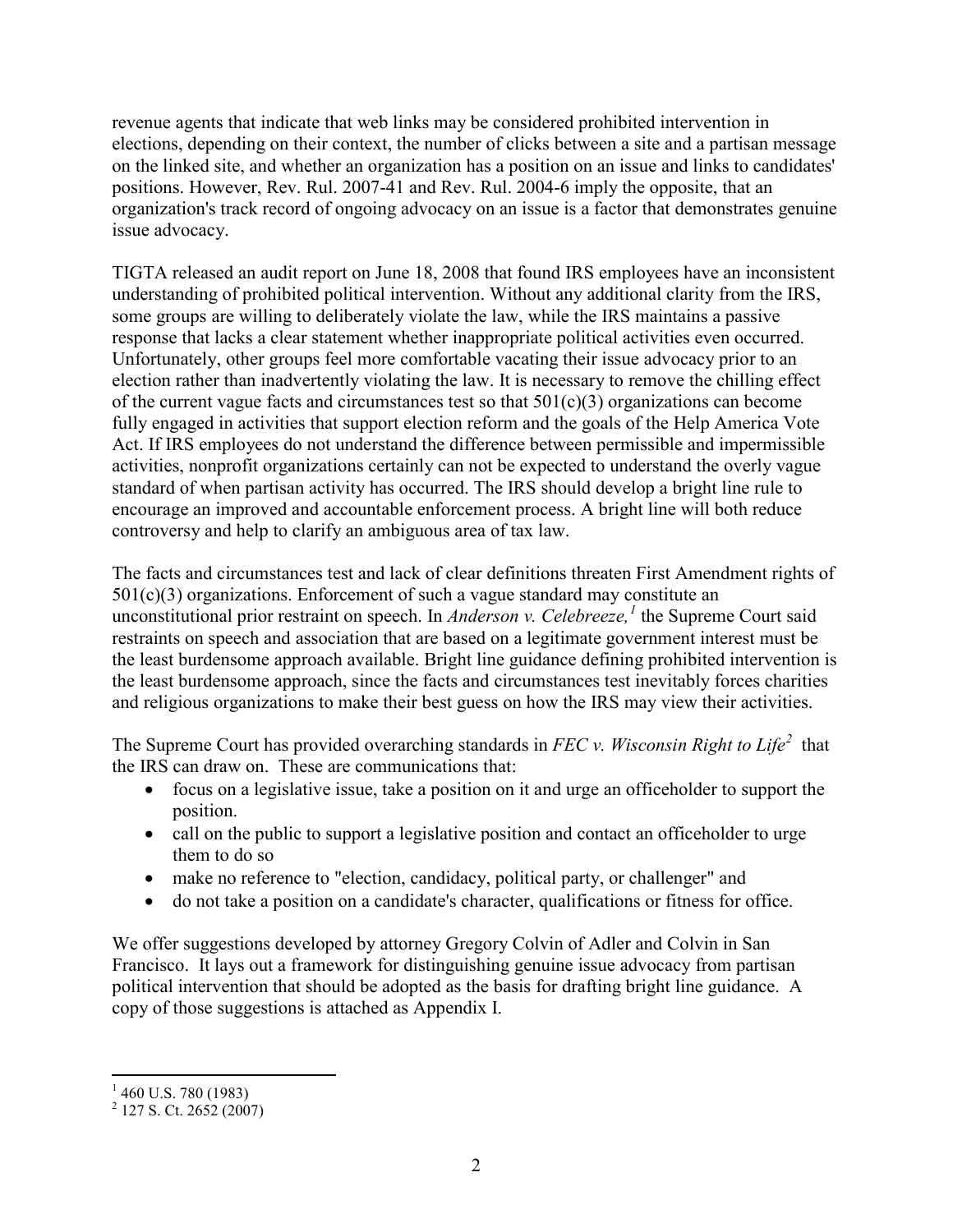We recommend that the IRS draft bright line guidance and release it for public comment and discussion.

Please let us know if you have any questions or would like any additional information.

Yours truly,

 $\sqrt{1-\frac{1}{2}}$ 

Lee Mason Director, Nonprofit Speech Rights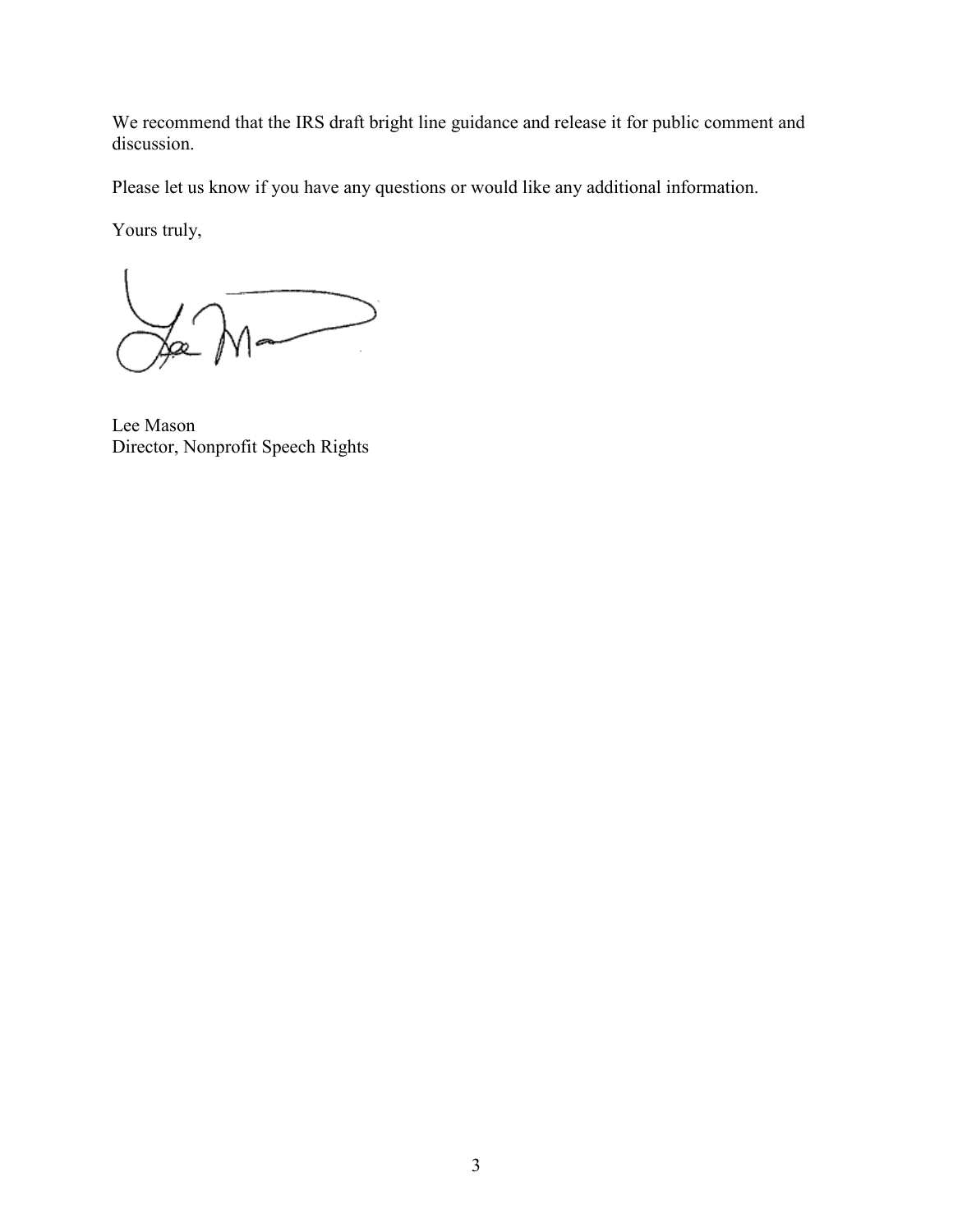## PROPOSAL TO COORDINATE IRS GUIDANCE ON ISSUE ADVOCACY WITH FEC REGULATIONS *for discussion, comments welcome*

Greg Colvin colvin colvin and colvin com May 7, 2008

The Internal Revenue Service, as part of Revenue Ruling 2007-41, issued guidance for organizations exempt from tax under Section  $501(c)(3)$  of the Internal Revenue Code that may wish to take positions on public policy issues during election periods without violating the prohibition on political campaign intervention. Among the "facts and circumstances" that the IRS considers in determining whether issue advocacy constitutes political intervention are seven "key" factors cited in the ruling:

- Whether the statement identifies one or more candidates for a given public office;
- Whether the statement expresses approval or disapproval for one or more candidates' positions and/or actions;
- Whether the statement is delivered close in time to the election;
- Whether the statement makes reference to voting or an election;
- Whether the issue addressed in the communication has been raised as an issue distinguishing candidates for a given office;
- Whether the communication is part of an ongoing series of communications by the organization on the same issue that are made independent of the timing of any election; and
- Whether the timing of the communication and identification of the candidate are related to a non-electoral event such as a scheduled vote on specific legislation by an officeholder who also happens to be a candidate for public office.

The Federal Election Commission, later in 2007, issued Regulation 114.15 to provide guidance defining "electioneering communications" under the Bipartisan Campaign Reform Act of 2002 (BCRA) so as to permit issue advocacy broadcast advertising referring to candidates during periods prior to elections, unless the communication is susceptible of no reasonable interpretation other than as an appeal to vote for or against a candidate. The centerpiece of that guidance is a "safe harbor" stating what must and must not be said in the advertisement for a corporation or labor union to be certain that it is not prohibited from publishing the ad under BCRA.

Unfortunately, the elements of the IRS ruling and the FEC rule are presented using language that is almost entirely different. This has caused great confusion. A nonprofit corporation that can be certain it is within the FEC safe harbor may be quite uncertain of the federal tax consequences of publishing the ad under the IRS multiple-factor test. True, the statutes authorizing the IRS and the FEC to regulate speech derive from different legislative policies, but the conceptual problem both agencies are trying to solve is the same: *short of express advocacy to vote for or against a candidate, what speech constitutes an attempt to influence the outcome of an election?*

The IRS could, without too much difficulty, harmonize the two standards. Here's how:

 $<$ <sub>over</sub> $>$